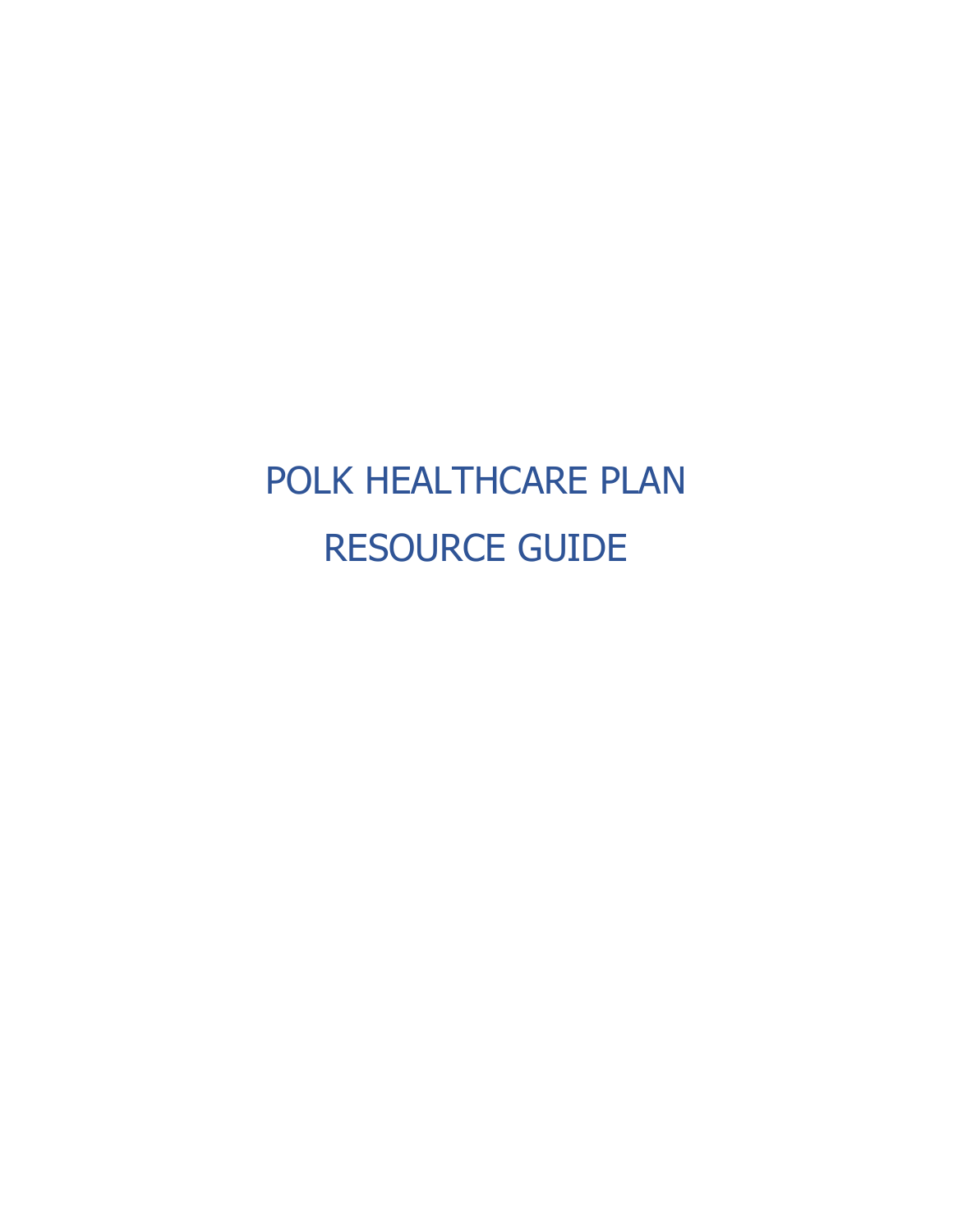# OUTPOST OFFICES

#### AUBURNDALE HEALTH DEPARTMENT

1805 Hobbs Rd., Auburndale, FL 33823 Phone (863) 965-5400

#### CENTRAL FLORIDA HEALTH CARE

1129 N. Missouri Ave., Lakeland, FL 33805 Phone (863) 413-8600 Se Habla Español

### CENTRAL FLORIDA HEALTH CARE

1514 First St. North, Winter Haven, FL 33881 Phone (863) 292-4280

#### ELOISE RESOURCE CENTER

710 Snively Ave., Room #111, Winter Haven, FL 33881 Phone (863) 298-4485 Se Habla Español

### HAINES CITY HEALTH DEPARTMENT

1700 Baker Ave. East, Haines City, FL 33844 Phone (863) 965-5400

#### LAKELAND HEALTH DEPARTMENT

3241 Lakeland Hills Blvd., Lakeland, FL 33805 Phone (863) 413-2620

# LAKELAND REGIONAL FAMILY HEALTH

300 Parkview Place, Lakeland, FL 33805 Phone (863) 687-1300

#### LAKE WALES MEDICAL CENTER

410 S 11Th Street, Lake Wales, FL 33853 Phone (863) 676-1433 Se Habla Español

#### NE GOVERNMENT CENTER

3425 LAKE ALFRED RD., WINTER HAVEN, FL 33881 Phone (863) 401-2400 Se Habla Español

#### WINTER HAVEN HOSPITAL

200 Avenue F NE, Winter Haven, FL 33881 Phone (863) 293-1121

#### MOBILE UNIT

These locations vary. Please call for the most upto-date locations, dates, and times. Phone (863) 533-1111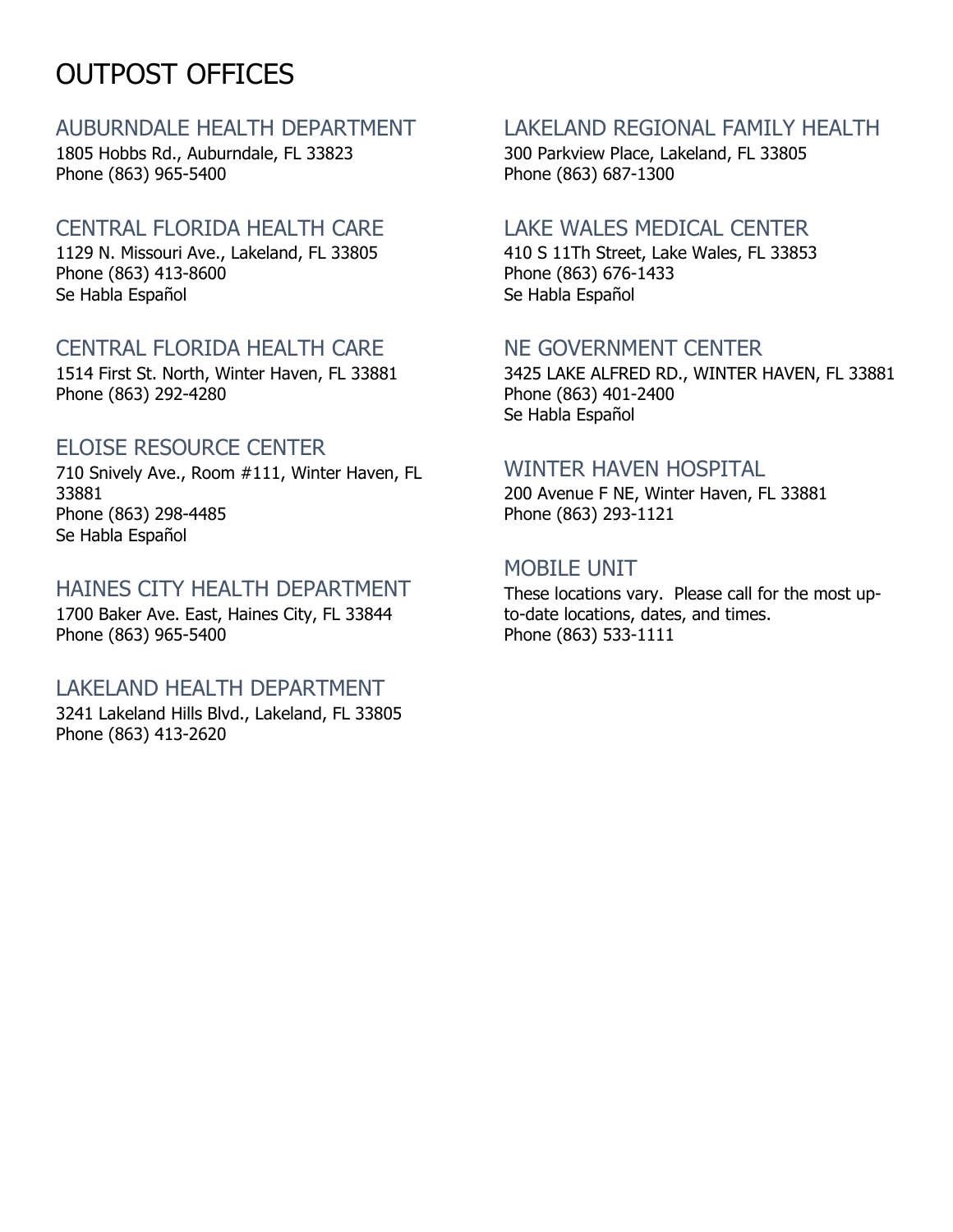# PRIMARY CARE RESOURCES

#### CENTRAL FLORIDA HEALTH CARE

DUNDEE PRIMARY CARE CLINIC

916 SR 542, Dundee, FL 33838 Phone (863) 419-3330 Primary Care: Mon. - Thurs. 7:30 a.m. to 6 p.m. Fri. 7:30 a.m. to 5 p.m.

#### FROSTPROOF CLINIC

109 W. Wall St., Frostproof, FL 33843 Phone (863) 635-4891 Primary Care: Mon. - Thurs. 7:30 a.m. to 6 p.m. Fri. 7:30 a.m. to 5 p.m.

#### HAINES CITY PRIMARY CARE CLINIC

705 Ingraham Ave., Haines City, FL 33844 Phone (863) 438 -6900 Primary Care: Mon. - Fri. 7:30 a.m. to 5:30 p.m.

# LAKELAND PRIMARY CARE CLINIC

1129 N. Missouri Ave., Lakeland, FL 33805 Phone (863) 413-8600 Primary Care: Mon. - Thurs. 7:30 a.m. to 6 p.m. Fri. & Sat. 7:30 a.m. to 5 p.m.

#### LAKE WALES CLINIC

305 West Central Ave., Lake Wales, FL 33853 Phone (863) 855-9718 Primary Care: Mon. - Thurs. 7:30 a.m. to 5:30 p.m. Fri. 8 a.m. to 5 p.m.

#### MULBERRY CLINIC 106 NW 9th Ave., Mulberry, FL 33860

Phone (863) 425-6200 Primary Care: Mon. - Thurs. 7:30 a.m. to 5:30 p.m. Fri. 7:30 a.m. to 5 p.m.

#### WINTER HAVEN CLINIC

1514 First St. North, Winter Haven, FL 33881 Phone (863) 292-4280 Primary Care: Mon. - Thurs. 7:30 a.m. to 6:30 p.m. Fri. 7:30 a.m. to 5:30 p.m.

#### FLORIDA DEPARTMENT OF HEALTH POLK COUNTY

#### AUBURNDALE CLINIC

1805 Hobbs Rd., Auburndale, FL 33823 Phone (863) 965-5400 Primary Care: Mon. - Fri. 8 a.m. to 5 p.m.

#### HAINES CITY CLINIC

1700 Baker Ave. East, Haines City, FL 33844 Phone (863) 965-5400 Primary Care: Mon. - Fri. 8 a.m. to 5 p.m.

#### LAKELAND CLINIC

3241 Lakeland Hills Blvd., Lakeland, FL 33805 Phone (863) 413-2620 Primary Care: Mon. - Fri. 8 a.m. to 5 p.m.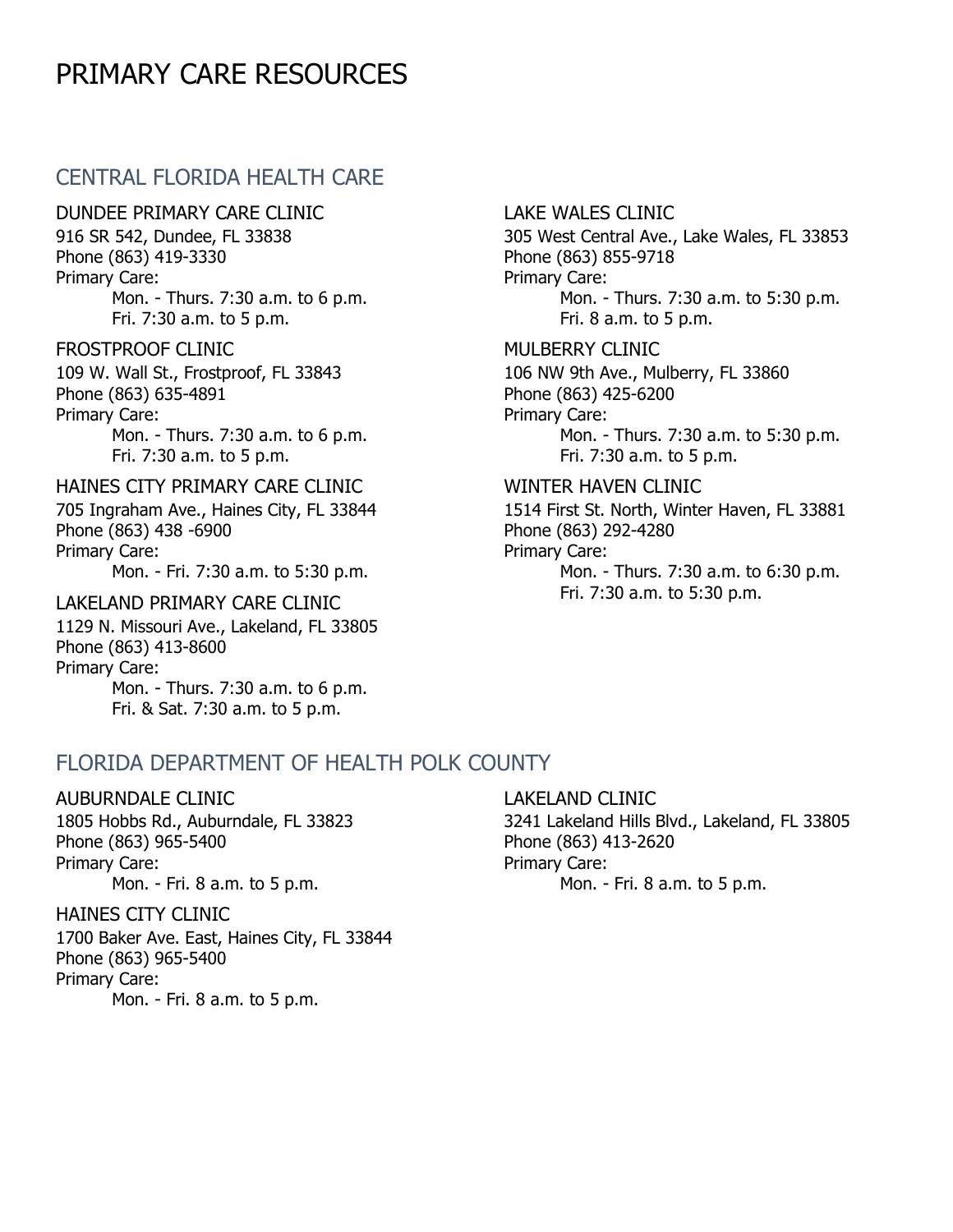#### LAKELAND VOLUNTEERS IN MEDICINE

600 W. Peachtree St., Lakeland, FL 33815 Phone (863) 688-5846 Primary Care:

> Mon. - 8 a.m. to Noon Tues. - Friday 8 a.m. to 5 p.m. Sat. 8 a.m. to Noon • Must call to schedule an appointment

• Must work or live in Polk County

#### PEACE RIVER CENTER WELLNESS CLINIC

1831 N. Gilmore Ave., Lakeland, FL 33805 Phone (863) 519-0930 Primary Care:

Mon. - Fri. 8 a.m. to 5 p.m.

#### LAKE WALES FREE CLINIC, INC.

210 Dr. J.A. Wiltshire Ave. East, Lake Wales, FL 33853 Phone (863) 676-1222 First come, first serve basis Primary Care Services:

Mon. & Thurs. - Registration from 5 p.m. to 6 p.m.

#### PARKVIEW OUTREACH COMMUNITY CENTER

1205 Dr. Martin Luther King Way, Haines City, FL 33844 Phone (863) 353-6853 Primary Care Services:

Monday - Friday 8:30 a.m. to 5 p.m.

• Must call to schedule appointment

#### THE HALEY CENTER

122 W. Central Ave. Winter Haven, FL 33880 Phone (863) 299-6562 Primary Care Services: Mon. 9 a.m. to 2 p.m Tues. & Thurs. 8 a.m. to 6 p.m.

Wed. 8 a.m. to 5 p.m. Fri. 9 a.m. to 2 p.m

#### TALBOT HOUSE MINISTRIES/GOOD SAMARITAN FREE CLINIC

814 N Kentucky Ave. Lakeland, FL 33801 Phone (863) 687-8475 Primary Care Services: All patients seen on a first come, first served basis. The clinic will see approximately 20 patients a day, so register as soon as possible each day:

Mon. - Doors open at 8 a.m. first appointment at 8:30 a.m. Patients must register before 11:30 a.m. Tues. - Doors open at 1 p.m. first appointment at1:30 p.m. Patients must register by 3:30 p.m. Wed. - Doors open at 8 a.m. first appointment at 8:30 a.m. Patients must register before 11:30 a.m. Thurs. - Doors open at 8 a.m. first appointment at 8:30 a.m. Patients must register before 11:30 a.m. Sat. - Doors open at 8 a.m. first appointment at 8:30 a.m. Patients must register before 11:30 a.m.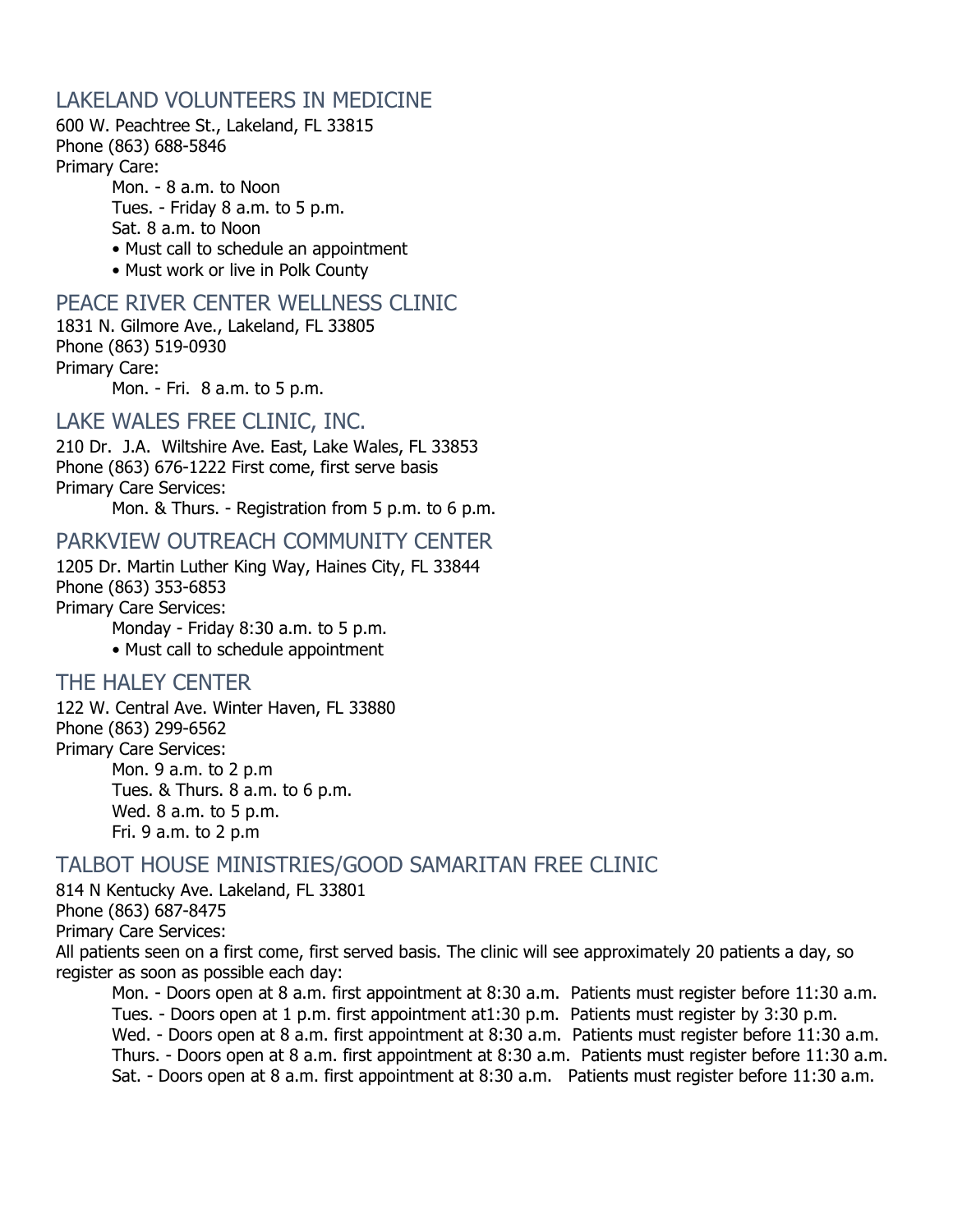# SPECIALTY CARE RESOURCES

# CENTRAL FLORIDA SPEECH & HEARING CENTER

Audiology Services 3020 Lakeland Highlands Rd., Lakeland, FL 33803 Phone (863) 686-3189 Mon. - Thurs. 8 a.m. to 6 p.m.

Fri. 8 a.m. to 4 p.m.

# WE CARE OF CENTRAL FLORIDA

We Care of Central Florida works with volunteer Specialty Care Physicians to secure medical services, including vision services and eyeglasses, for individuals under 200% FPL who have no other means of funded medical care. For more information call: (863) 662-4227

(863) 662-4227 Mon. - Fri. 8:30 a.m. to 5 p.m.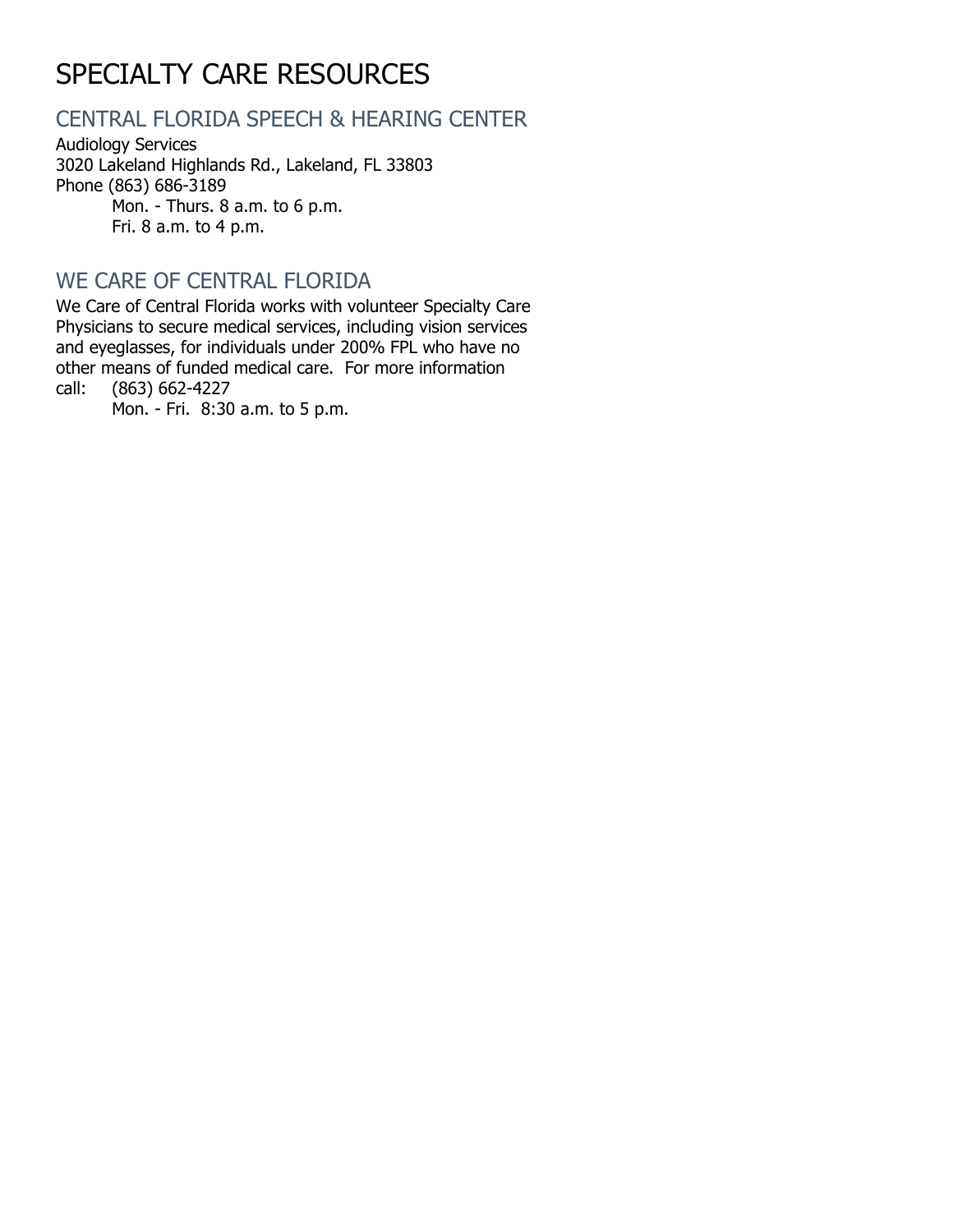# DENTAL CARE RESOURCES

# CENTRAL FLORIDA HEALTH CARE

FROSTPROOF CLINIC 109 W. Wall St., Frostproof, FL 33843 Phone (863) 635-4891 Dental Care: Mon. - Thurs. 7:30 a.m. to 6 p.m. Fri. 7:30 a.m. to 5:30 p.m.

HAINES CITY PRIMARY CARE CLINIC 705 Ingraham Ave., Haines City, FL 33844 Phone (863) 438 -6900 Dental Care: Mon. - Fri. 7:30 a.m. to 5:30 p.m.

LAKE WALES CLINIC 305 West Central Ave., Lake Wales, FL 33853 Phone (863) 855-9718 Dental Care: Mon. - Fri. 7:30 a.m. to 6 p.m.

#### LAKELAND PRIMARY CARE CLINIC

1129 N. Missouri Ave., Lakeland, FL 33805 Phone (863) 413-8600 Dental Care: Mon. - Thurs. 7:30 a.m. to 6 p.m. Fri. & Sat. 7:30 a.m. to 5 p.m.

MULBERRY CLINIC 106 NW 9th Ave., Mulberry, FL 33860 Phone (863) 425-6200 Dental Care: Mon. - Thurs. 7:30 a.m. to 5:30 p.m. Fri. 7:30 a.m. to 5 p.m.

WINTER HAVEN CLINIC 1514 First St. North, Winter Haven, FL 33881 Phone (863) 292-4280 Dental Care: Mon. - Thurs. 7:30 a.m. to 6 p.m. Fri. 7:30 a.m. to 5:30 p.m.

#### FLORIDA DEPARTMENT OF HEALTH POLK COUNTY

#### AUBURNDALE CLINIC

1805 Hobbs Rd., Auburndale, FL 33823 Phone (863) 519-7910 Dental Care: Mon. - Fri. 8 a.m. to 5 p.m.

BARTOW CLINIC 2090 East Clower St., Bartow, FL 33830 Phone (863) 519-7910 Dental Care: Mon. - Fri. 8 a.m. to 5 p.m.

#### LAKELAND VOLUNTEERS IN MEDICINE

600 W. Peachtree St., Lakeland, FL 33815 Phone (863) 688-5846 Fax (863) 802-4640 Dental Care: Mon. 8 a.m. to Noon

> Tues. - Fri. 8 a.m. to 5 p.m. Sat. 8 a.m. to Noon • Must call to schedule an appointment • Must work or live in Polk County

#### TRAVISS CAREER CENTER

3225 Winter Lake Rd., Lakeland, FL 33803 Phone (863) 499-2700 Dental Care: Mon. & Tues. - 8 a.m. to 2 p.m. (January through May)

#### HAINES CITY CLINIC

1700 Baker Ave. East, Haines City, FL 33844 Phone (863) 519-7910 Dental Care: Mon. - Fri. 8 a.m. to 5 p.m.

#### LAKELAND CLINIC

3241 Lakeland Hills Blvd., Lakeland, FL 33805 Phone (863) 519-7910 Dental Care: Mon. - Fri. 8 a.m. to 5 p.m.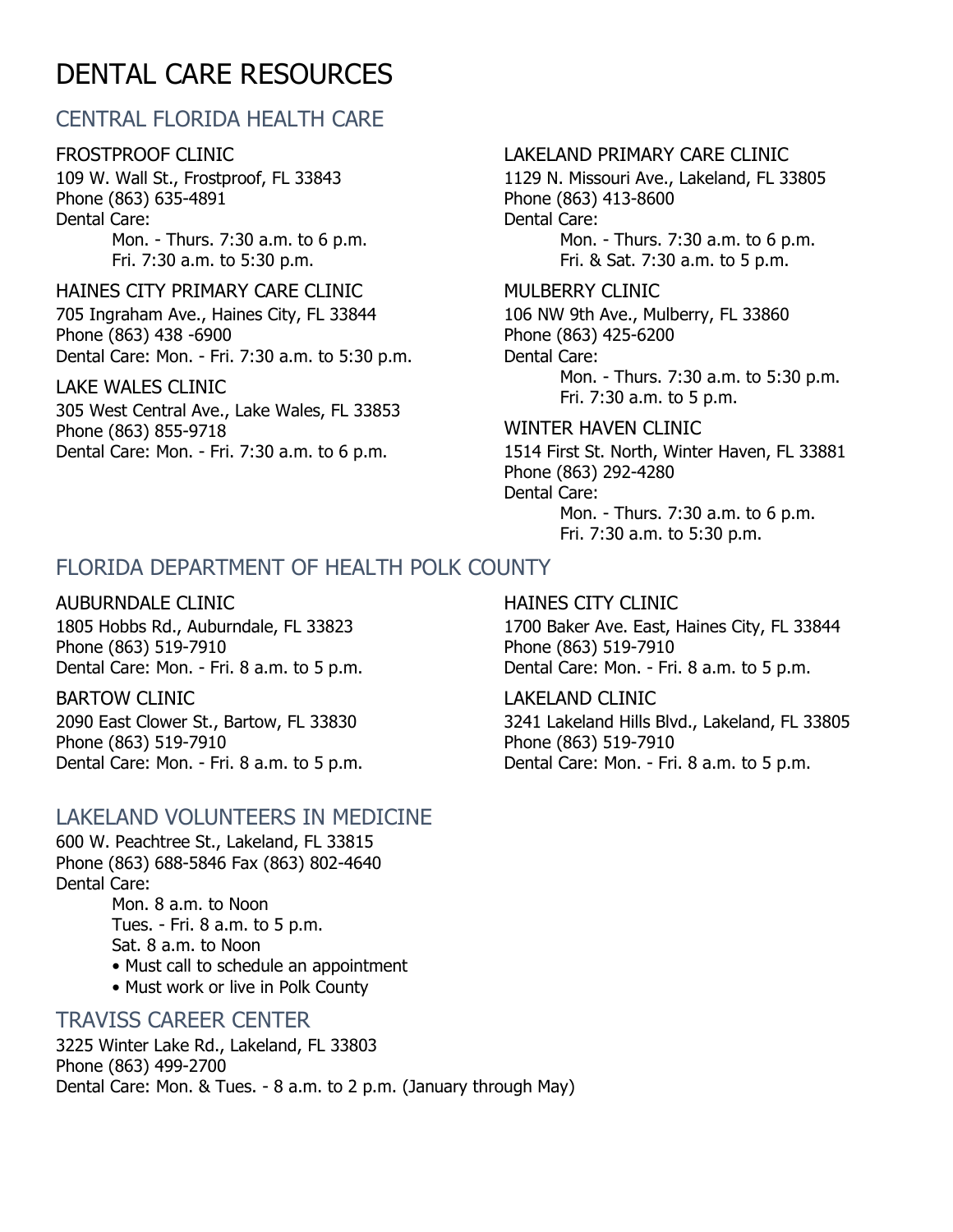# BEHAVIORAL HEALTH RESOURCES

### CENTRAL FLORIDA HEALTH CARE

Behavioral health services are provided by Tri-County Human Services to Central Florida Health Care patients (telehealth services are available)

#### LAKE WALES CLINIC

305 West Central Ave., Lake Wales, FL 33853 Phone (863) 855-9718 Services and Availability: Behavioral Health Services: Mon. - Fri. 7:30 a.m. to 6 p.m.

#### LAKELAND PRIMARY CARE CLINIC

1129 N. Missouri Ave., Lakeland, FL 33805 Phone (863) 413-8600 Behavioral Health Services: Mon. - Thurs. 7:30 a.m. to 6 p.m. Fri. 7:30 a.m. to 5 p.m. Sat. 7:30 a.m. to Noon

#### MULBERRY CLINIC

106 NW 9th Ave., Mulberry, FL 33860 Phone (863) 425-6200 Behavioral Health Services: Mon. - Thurs. 7:30 a.m. to 5:30 p.m. Fri. 7:30 a.m. to 5 p.m.

#### WINTER HAVEN CLINIC

1514 First St. North, Winter Haven, FL 33881 Phone (863) 413-8600 For uninsured clients (863) 294-7069 Behavioral Health Services: Mon. - Thurs. 7:30 a.m. to 6 p.m. Fri. 7:30 a.m. to 5 p.m.

# FLORIDA DEPARTMENT OF HEALTH POLK COUNTY

Behavioral health services provided by Peace River Center to Florida Department of Health Polk County patients.

LAKELAND CLINIC 3241 Lakeland Hills Blvd., Lakeland, FL 33805 Phone (863) 413-2620 Behavioral Health Services: Mon. - Fri. 8 a.m. to 5 p.m.

#### PEACE RIVER CENTER

1831 N. Gilmore Ave., Lakeland, FL 33803 Phone (863) 519-0930 Behavioral Health Services: Mon. – Fri. 8 a.m. to 5 p.m. Telehealth services are available

#### WINTER HAVEN CENTER FOR BEHAVIORAL HEALTH

1201 First Street S. Winter Haven, FL 33880 Phone (863) 294-7062 For uninsured clients (863) 294-7069 Behavioral Health Services: Mon. – Thurs. 8 a.m. to 5 p.m. Fri. 8 a.m. to 4 p.m.

#### LAKELAND REGIONAL BEHAVIORAL HEALTH

3030 Harden Blvd., Lakeland, FL 33803 Phone (863) 687-1222 Behavioral Health Services: Mon. – Thurs. 8 a.m. to 5:30 p.m. Telehealth services available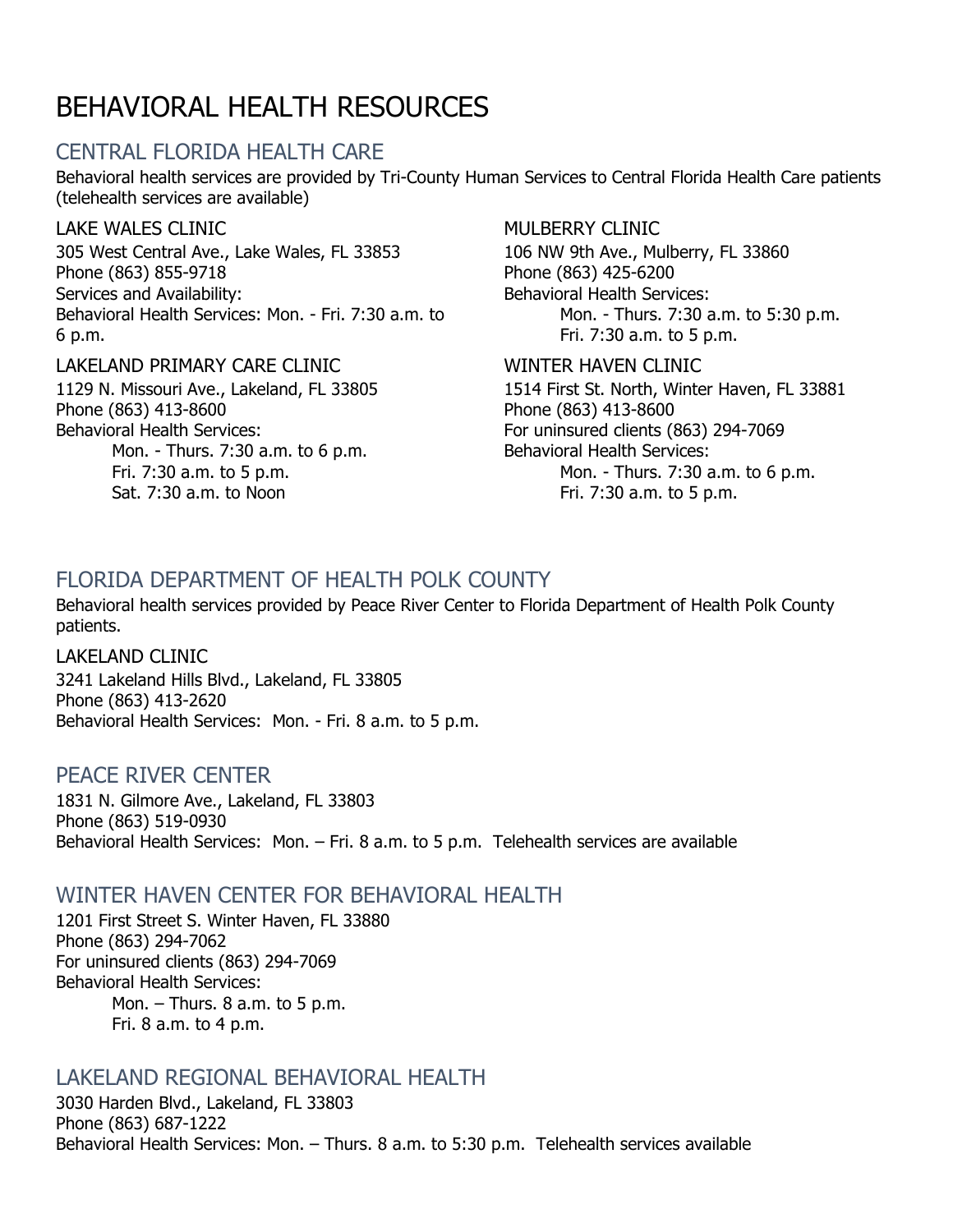# PREVENTION/WELLNESS/ACCESS

### LAKELAND VOLUNTEERS IN MEDICINE

Screening Services for Lung Cancer, Colon Cancer and Hepatitis C 600 W. Peachtree St. Lakeland, FL 33815 Phone (863) 688—5846

Mon. 8 a.m. to 12:00 p.m., Tues. - Fri. 8 a.m. to 5 p.m., Sat. 8 a.m. to Noon

- Must call to schedule an appointment
- Must work or live in Polk County

### TALBOT HOUSE MINISTRIES/GOOD SAMARITAN FREE CLINIC

Well woman services 814 N. Kentucky Ave., Lakeland, FL 33801 Phone (863) 687-8475

• By appointment only

# UF INSTITUTE OF FOOD AND AGRICULTURAL SCIENCES EXTENSION

Nutrition education classes Phone (863) 519-0930 Email: [andreanikolai@ufl.edu](mailto:andreanikolai@ufl.edu)

# THE BREAST AND CERVICAL CANCER EARLY DETECTION PROGRAM

Screening Services for Breast and Cervical Cancer. This program is managed by the Florida Department of Health in Hillsborough County. No-cost screening mammograms to women 50 to 64 years of age, who are low income, and uninsured or under-insured. For questions regarding application for this program call:

Clarence Gyden, Regional Coordinator at (813) 307-8015, ext. 3502

Crystal Mauldin, Staff Assistant at (813) 307-8015, ext. 3510

- An application must be submitted by mail or fax
- A provider order for the screening is also required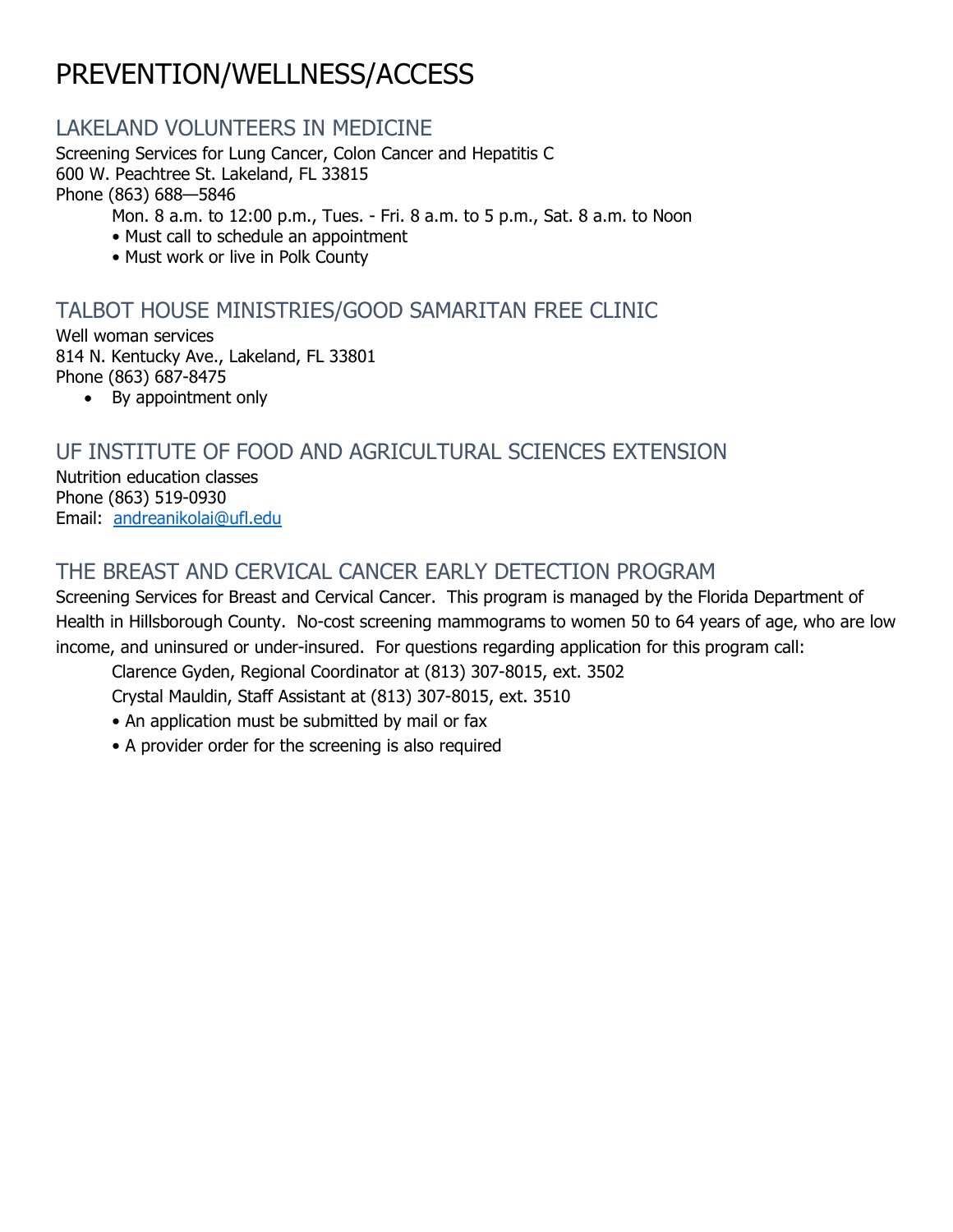# REFERRAL & ASSISTANCE PROGRAMS

# HEALTH COUNCIL OF WEST CENTRAL FLORIDA (MEDNET)

#### PRESCRIPTION ASSISTANCE PROGRAM

Eligibility Requirements:

• Uninsured OR Insured without prescription coverage

• Low Income (<300% Federal Poverty Level)

For more information call:

Lakeland (863) 940-5208 Haines City (863) 256-1529

Made possible in part with funding provided by the Indigent Health Care fund.

# UNITED WAY OF CENTRAL FLORIDA

United Way's Quick Guides provide a list of the most frequently used community health and social services. Resources available include services for counseling, dental, employment, financial aid, food, medicine, housing, senior citizen services, and more. The Quick Guide for Polk County may be found on United Way's website at uwcf.org; select Find Help, select Quick Guides.

For more information call:

Dial 2-1-1, (863) 648-1515 or (800) 881-UWAY (8929)

#### ACCESS FLORIDA

Provided by the Florida Department of Children and Families, the ACCESS Florida Program helps to promote strong and economically self-sufficient communities by providing food, cash and medical assistance to individuals and families on the road to economic recovery.

For more information:

Visit www.myflorida.com/accessflorida

ACCESS Call Center: (866) 762-2237 or (866) 76-ACCESS

Florida Relay 711 or TTY (800) 955-8771

Applications and information may be faxed to: (866) 296-9964

Mailed to: ACCESS Centralized Mail Center, P.O. Box 1770, Ocala, FL 34478-1770

# WE CARE OF CENTRAL FLORIDA

We Care of Central Florida works with volunteer Specialty Care Physicians to secure medical services, including vision services and eyeglasses, for individuals under 200% FPL who have no other means of funded medical care. For more information call: (863) 662-4227 Mon. - Fri. 8:30 a.m. to 5 p.m.